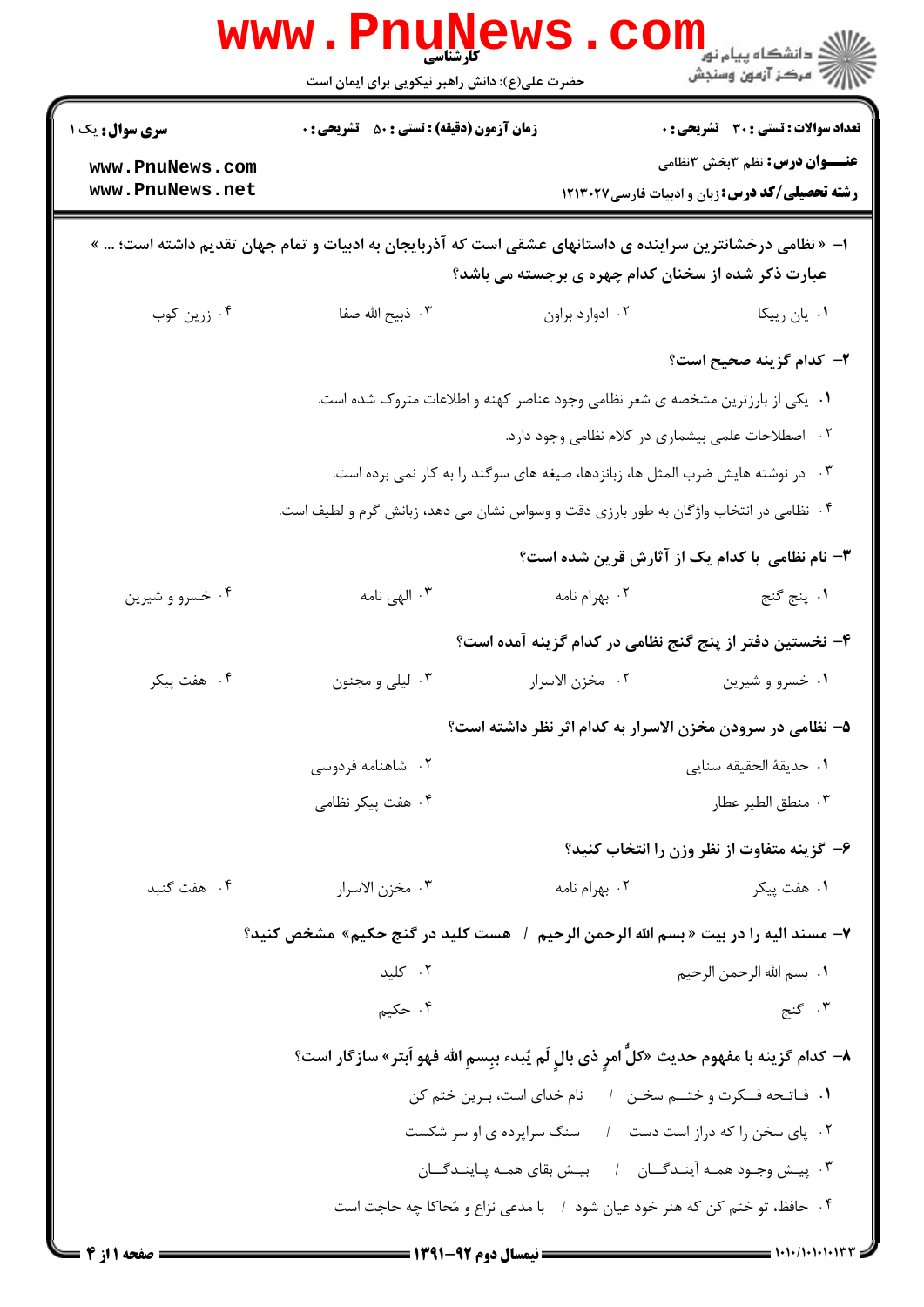| <b>سری سوال : ۱ یک</b><br><b>زمان آزمون (دقیقه) : تستی : 50 ٪ تشریحی : 0</b><br><b>عنـــوان درس:</b> نظم 3بخش 2نظامی<br>www.PnuNews.com<br>www.PnuNews.net<br><b>رشته تحصیلی/کد درس:</b> زبان و ادبیات فارسی ۱۲۱۳۰۲۷<br>۹- با توجه به املای واژه و معنای آن گزینه صحیح را انتخاب کنید؟<br>۰۴ درج: جواهر<br>۰۳ ځلی: زیور<br>۰۲ فتراک: زين<br>۰۱ ناسیه: پیشانی<br>+ا- « کمر آفتاب » چه نوع اضافه ای است؟<br>۰۳ اضافه تشبیهی<br>۰۴ اضافه بیانی<br>۰۲ اضافه ملکی<br>٠١ اضافه استعارى<br>11- « هرزه گرد » معنی کنایی کدام عبارت است؟<br>۰۲ آستین بر چیزی افشاندن<br>۰۱ سکه چیزی را بردن<br>۰۴ دل بر چیزی شدن<br>۰۳ تهی پای<br>۱۲- در بیت زیر فاعل و مفعول فعل « نیافت » را در مصرع اول مشخص کنید ؟<br>«راه بسی رفت ضمیرش نیافت ٪ دیده بسی جُست نظیرش نیافت»<br>۰۳ راه، ش<br>۰۴ راه، ضمیر<br>۰۲ ضمیر، ش<br>۰۱ ش، ضمیر<br>خطبه تو کن تا خطبا دَم زنند» به چه معناست؟<br>13- «کم زدن» در بیت «سکه تو زن تا امرا کم زنند<br>۰۲ ضرب کردن<br>۰۴ لب فرو بستن<br>۰۳ ضربه زدن<br>۰۱ اظهار کوچکی کردن<br><b>۱۴</b> - کدام گزینه در مورد «بیشه ی نوخیزتر» در بیت زیر صحیح می باشد؟<br>« نیست در این بیشه نوخیزتر گیل هوی شکافی ز سخن تیزتر»<br>٠١ كنايه از انديشه و افكار شاعر<br>۰۲ کنایه از جهان آفرینش که هر لحظه چیزی طرفه در آن حادث می شود.<br>۰۳ کنایه از آسمان که هر روز طلوع زیبای خورشید را از نو به تصویر می کشد.<br>۰۴ کنایه از قدرت قلم نویسنده<br>1۵- با توجه به بیت زیر، نوع یاء در« عاقبت اندیشی » را مشخص کنید؟<br>«حکم چو بر عاقبت اندیشی است ۱٪ محتشمی بنده درویشی است»<br>۰۳ استمرار<br>۰۲ وحدت<br>۰۴ نسبی<br>۱. مصدری<br>۱۶- بیت «رابعه با رابع آن هفت مرد / گیسوی خود را بنگر تا چه کرد» تلمیح به کدام یک از داستان های قرآن دارد؟ |                 | <b>www.PnuNews</b><br><b>کارشناسی</b><br>حضرت علی(ع): دانش راهبر نیکویی برای ایمان است |              | ڪ دانشڪاه پيا <sub>م</sub> نور<br><mark>√</mark> مرڪز آزمون وسنڊش |  |
|------------------------------------------------------------------------------------------------------------------------------------------------------------------------------------------------------------------------------------------------------------------------------------------------------------------------------------------------------------------------------------------------------------------------------------------------------------------------------------------------------------------------------------------------------------------------------------------------------------------------------------------------------------------------------------------------------------------------------------------------------------------------------------------------------------------------------------------------------------------------------------------------------------------------------------------------------------------------------------------------------------------------------------------------------------------------------------------------------------------------------------------------------------------------------------------------------------------------------------------------------------------------------------------------------------------------------------------------------------------------------------------------------------------------------------------------------------------------------------------------------------------------------------------------------------------------------------------------------------------------------------------|-----------------|----------------------------------------------------------------------------------------|--------------|-------------------------------------------------------------------|--|
|                                                                                                                                                                                                                                                                                                                                                                                                                                                                                                                                                                                                                                                                                                                                                                                                                                                                                                                                                                                                                                                                                                                                                                                                                                                                                                                                                                                                                                                                                                                                                                                                                                          |                 |                                                                                        |              | <b>تعداد سوالات : تستی : 30 ٪ تشریحی : 0</b>                      |  |
|                                                                                                                                                                                                                                                                                                                                                                                                                                                                                                                                                                                                                                                                                                                                                                                                                                                                                                                                                                                                                                                                                                                                                                                                                                                                                                                                                                                                                                                                                                                                                                                                                                          |                 |                                                                                        |              |                                                                   |  |
|                                                                                                                                                                                                                                                                                                                                                                                                                                                                                                                                                                                                                                                                                                                                                                                                                                                                                                                                                                                                                                                                                                                                                                                                                                                                                                                                                                                                                                                                                                                                                                                                                                          |                 |                                                                                        |              |                                                                   |  |
|                                                                                                                                                                                                                                                                                                                                                                                                                                                                                                                                                                                                                                                                                                                                                                                                                                                                                                                                                                                                                                                                                                                                                                                                                                                                                                                                                                                                                                                                                                                                                                                                                                          |                 |                                                                                        |              |                                                                   |  |
|                                                                                                                                                                                                                                                                                                                                                                                                                                                                                                                                                                                                                                                                                                                                                                                                                                                                                                                                                                                                                                                                                                                                                                                                                                                                                                                                                                                                                                                                                                                                                                                                                                          |                 |                                                                                        |              |                                                                   |  |
|                                                                                                                                                                                                                                                                                                                                                                                                                                                                                                                                                                                                                                                                                                                                                                                                                                                                                                                                                                                                                                                                                                                                                                                                                                                                                                                                                                                                                                                                                                                                                                                                                                          |                 |                                                                                        |              |                                                                   |  |
|                                                                                                                                                                                                                                                                                                                                                                                                                                                                                                                                                                                                                                                                                                                                                                                                                                                                                                                                                                                                                                                                                                                                                                                                                                                                                                                                                                                                                                                                                                                                                                                                                                          |                 |                                                                                        |              |                                                                   |  |
|                                                                                                                                                                                                                                                                                                                                                                                                                                                                                                                                                                                                                                                                                                                                                                                                                                                                                                                                                                                                                                                                                                                                                                                                                                                                                                                                                                                                                                                                                                                                                                                                                                          |                 |                                                                                        |              |                                                                   |  |
|                                                                                                                                                                                                                                                                                                                                                                                                                                                                                                                                                                                                                                                                                                                                                                                                                                                                                                                                                                                                                                                                                                                                                                                                                                                                                                                                                                                                                                                                                                                                                                                                                                          |                 |                                                                                        |              |                                                                   |  |
|                                                                                                                                                                                                                                                                                                                                                                                                                                                                                                                                                                                                                                                                                                                                                                                                                                                                                                                                                                                                                                                                                                                                                                                                                                                                                                                                                                                                                                                                                                                                                                                                                                          |                 |                                                                                        |              |                                                                   |  |
|                                                                                                                                                                                                                                                                                                                                                                                                                                                                                                                                                                                                                                                                                                                                                                                                                                                                                                                                                                                                                                                                                                                                                                                                                                                                                                                                                                                                                                                                                                                                                                                                                                          |                 |                                                                                        |              |                                                                   |  |
|                                                                                                                                                                                                                                                                                                                                                                                                                                                                                                                                                                                                                                                                                                                                                                                                                                                                                                                                                                                                                                                                                                                                                                                                                                                                                                                                                                                                                                                                                                                                                                                                                                          |                 |                                                                                        |              |                                                                   |  |
|                                                                                                                                                                                                                                                                                                                                                                                                                                                                                                                                                                                                                                                                                                                                                                                                                                                                                                                                                                                                                                                                                                                                                                                                                                                                                                                                                                                                                                                                                                                                                                                                                                          |                 |                                                                                        |              |                                                                   |  |
|                                                                                                                                                                                                                                                                                                                                                                                                                                                                                                                                                                                                                                                                                                                                                                                                                                                                                                                                                                                                                                                                                                                                                                                                                                                                                                                                                                                                                                                                                                                                                                                                                                          |                 |                                                                                        |              |                                                                   |  |
|                                                                                                                                                                                                                                                                                                                                                                                                                                                                                                                                                                                                                                                                                                                                                                                                                                                                                                                                                                                                                                                                                                                                                                                                                                                                                                                                                                                                                                                                                                                                                                                                                                          |                 |                                                                                        |              |                                                                   |  |
|                                                                                                                                                                                                                                                                                                                                                                                                                                                                                                                                                                                                                                                                                                                                                                                                                                                                                                                                                                                                                                                                                                                                                                                                                                                                                                                                                                                                                                                                                                                                                                                                                                          |                 |                                                                                        |              |                                                                   |  |
|                                                                                                                                                                                                                                                                                                                                                                                                                                                                                                                                                                                                                                                                                                                                                                                                                                                                                                                                                                                                                                                                                                                                                                                                                                                                                                                                                                                                                                                                                                                                                                                                                                          |                 |                                                                                        |              |                                                                   |  |
|                                                                                                                                                                                                                                                                                                                                                                                                                                                                                                                                                                                                                                                                                                                                                                                                                                                                                                                                                                                                                                                                                                                                                                                                                                                                                                                                                                                                                                                                                                                                                                                                                                          |                 |                                                                                        |              |                                                                   |  |
|                                                                                                                                                                                                                                                                                                                                                                                                                                                                                                                                                                                                                                                                                                                                                                                                                                                                                                                                                                                                                                                                                                                                                                                                                                                                                                                                                                                                                                                                                                                                                                                                                                          |                 |                                                                                        |              |                                                                   |  |
|                                                                                                                                                                                                                                                                                                                                                                                                                                                                                                                                                                                                                                                                                                                                                                                                                                                                                                                                                                                                                                                                                                                                                                                                                                                                                                                                                                                                                                                                                                                                                                                                                                          |                 |                                                                                        |              |                                                                   |  |
|                                                                                                                                                                                                                                                                                                                                                                                                                                                                                                                                                                                                                                                                                                                                                                                                                                                                                                                                                                                                                                                                                                                                                                                                                                                                                                                                                                                                                                                                                                                                                                                                                                          |                 |                                                                                        |              |                                                                   |  |
|                                                                                                                                                                                                                                                                                                                                                                                                                                                                                                                                                                                                                                                                                                                                                                                                                                                                                                                                                                                                                                                                                                                                                                                                                                                                                                                                                                                                                                                                                                                                                                                                                                          | ۰۴ حضرت اسماعیل | ۰۳ حضرت یوسف                                                                           | ۰۲ اصحاب کهف | ٠١. حضرت ابراهيم                                                  |  |

 $= 1.1$   $(1.1)$   $(1.1)$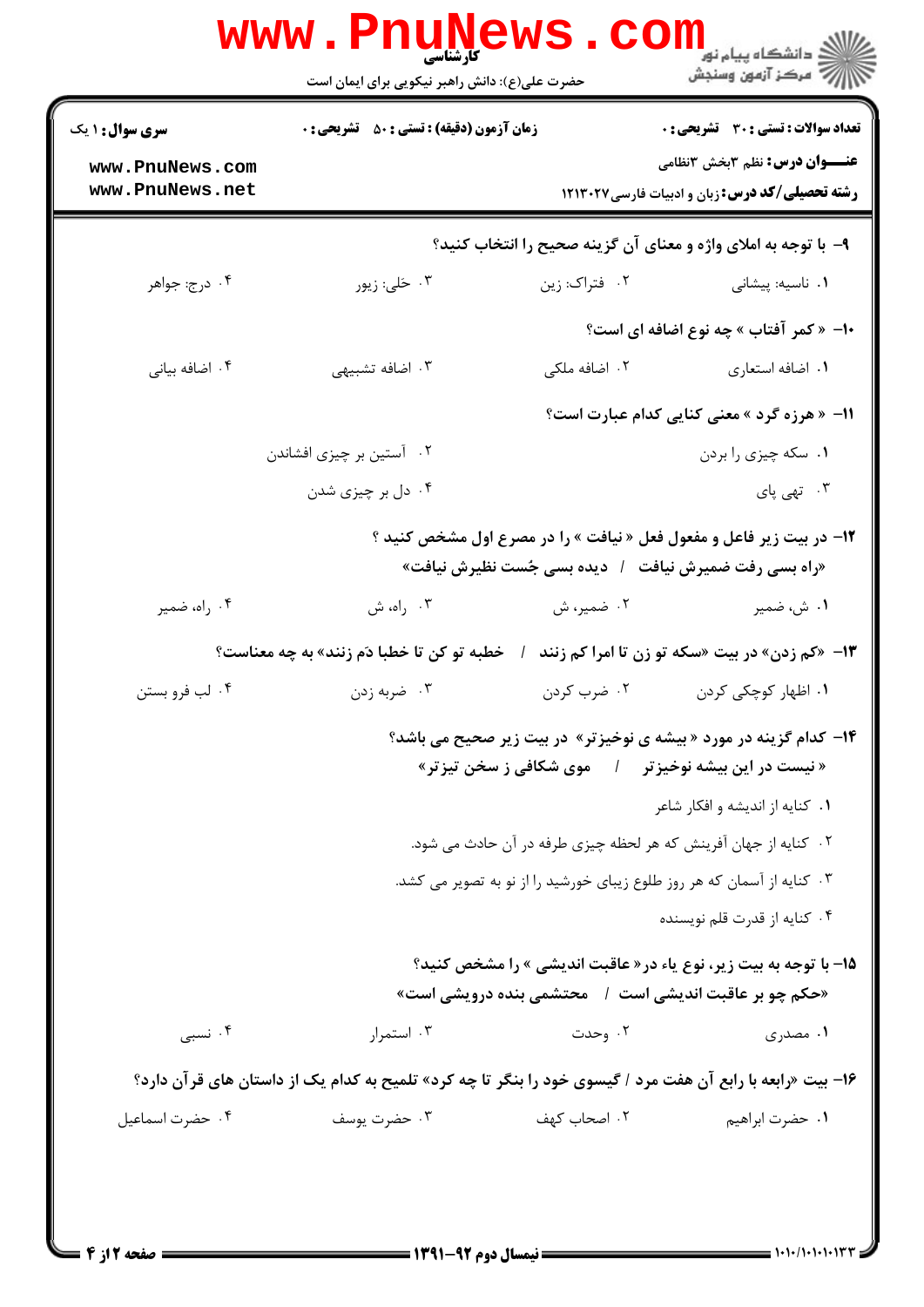|                                                                               | www . Pn<br><b>کارشناسی</b><br>حضرت علی(ع): دانش راهبر نیکویی برای ایمان است |                       | راد دانشگاه پيام نور <mark>−</mark><br>ا∛ مرکز آزمون وسنجش                                    |  |
|-------------------------------------------------------------------------------|------------------------------------------------------------------------------|-----------------------|-----------------------------------------------------------------------------------------------|--|
| <b>سری سوال : ۱ یک</b>                                                        | <b>زمان آزمون (دقیقه) : تستی : 50 ٪ تشریحی : 0</b>                           |                       | <b>تعداد سوالات : تستی : 30 ٪ تشریحی : 0</b>                                                  |  |
| www.PnuNews.com<br>www.PnuNews.net                                            |                                                                              |                       | <b>عنـــوان درس:</b> نظم ۳بخش ۳نظامی<br><b>رشته تحصیلی/کد درس:</b> زبان و ادبیات فارسی۱۲۱۳۰۲۷ |  |
|                                                                               | <b>تا نخوری تیر سحرگاهشان» با کدام یک از بیت های زیر قرابت معنایی دارد؟</b>  |                       | ۱۷– بیت «تیغ ستم دور کن از راهشان                                                             |  |
|                                                                               | نــياز نيم شبي دفــع صد بـلا بـكنـد                                          |                       | ۰۱ دلا بسوز که سـوز تو کـارها بکند                                                            |  |
|                                                                               | یکی کو مُرد و دیسگر کو نــزاده ست                                            |                       | ۰۲ دو کس را روزگار آزرم داده ست                                                               |  |
|                                                                               | خورشید رخی زهره جبینی بوده است                                               |                       | ۰۳ هر ذره که بر خاک زمین بوده است                                                             |  |
|                                                                               | كـان هم رخ خوب نـازنيني بوده است                                             |                       | ۰۴ گـرد از رخ نــازنين به آزرم فـشان                                                          |  |
|                                                                               | تا نخوری یاسج غمخوارگان » به چه معناست؟                                      |                       | ۱۸– « یاسج غمخوارگان » در بیت « دست بدار از سر بیچارگان                                       |  |
| ۰۴ زبان تند بیچارگان                                                          | ۰۳ تیر ستمدیدگان                                                             | ۰۲ آه ستمدیدگان       | ۰۱ ضربه بیچارگان                                                                              |  |
|                                                                               |                                                                              |                       | ۱۹- کدام ترکیب با بقیه متفاوت است؟                                                            |  |
| ۰۴ دست وفا                                                                    | ۰۳ سیم طبایع                                                                 | ۰۲ کنف درع            | ۰۱ جرس نفس                                                                                    |  |
|                                                                               | آب مریز از پی این هفت نان»،« هفت نان» در بیت بالا کنایه از  چیست؟            |                       | <b>-۲-</b> «خون پدر دیده درین هفت خان /                                                       |  |
|                                                                               | ۰۲ هفت منزل پر خطر که رستم طی کرد                                            |                       | ۰۱ هفت اقلیم و نعمت های دنیا                                                                  |  |
|                                                                               | ۰۴ هفت گنبد                                                                  |                       | ۰۳ عناصر اربعه و آباء سه گانه است                                                             |  |
|                                                                               |                                                                              |                       | <b>٢١-</b> «ده دله » کنايه از چيست؟                                                           |  |
| ۰۴ ناتوان                                                                     | ۰۳ بزدل $\cdot$                                                              | ۰۲ قوی                | ٠١. بوالهوس                                                                                   |  |
|                                                                               | / کار چنان کن که پذیرفته ای» به کدام گزینه اشاره دارد؟                       |                       | <b>۲۲-</b> مصرع دوم بیت «بر سر کار آی چرا خفته ای                                             |  |
|                                                                               | قرعه فال به نام من ديـوانه زدنـد                                             |                       | ٠١ آسمان بار امانت نتوانست كشيـد ١                                                            |  |
|                                                                               | معجز عيسويت در لب شكرخا بود                                                  |                       | ۲. یاد باد آنکه چو چشمت به عتابم می کشت                                                       |  |
|                                                                               | کارشناسان نه چنین می کنند                                                    |                       | ۳. مـست چــه خسبـی که کمیـن مـی کنند                                                          |  |
|                                                                               | در نگر و عــاجزی خـویش بـیـن                                                 |                       | ۰۴ برنگراين پشتــه غـم پـيــش بـيـن                                                           |  |
|                                                                               |                                                                              |                       | <b>۲۳</b> - «نیلگری کردن » کنایه از چیست؟                                                     |  |
|                                                                               | ۰۲ دو جانبه عمل کردن                                                         |                       | ۰۱ ماتم داري و ناله و زاري                                                                    |  |
|                                                                               | ۰۴ رنگ آمیزی کردن                                                            |                       | ۰۳ ریا کاری کردن                                                                              |  |
| <b>۲۴</b> - در مصراع « سایه پرستی چه کنی همچو باغ » منظور از سایه پرستی چیست؟ |                                                                              |                       |                                                                                               |  |
| ۰۴ زیبا پرستی                                                                 | ۰۳ تصورات آدمی                                                               | ۰۲ تنبلی و نیرنگ بازی | ۰۱ سایه دوستی                                                                                 |  |
|                                                                               |                                                                              |                       |                                                                                               |  |